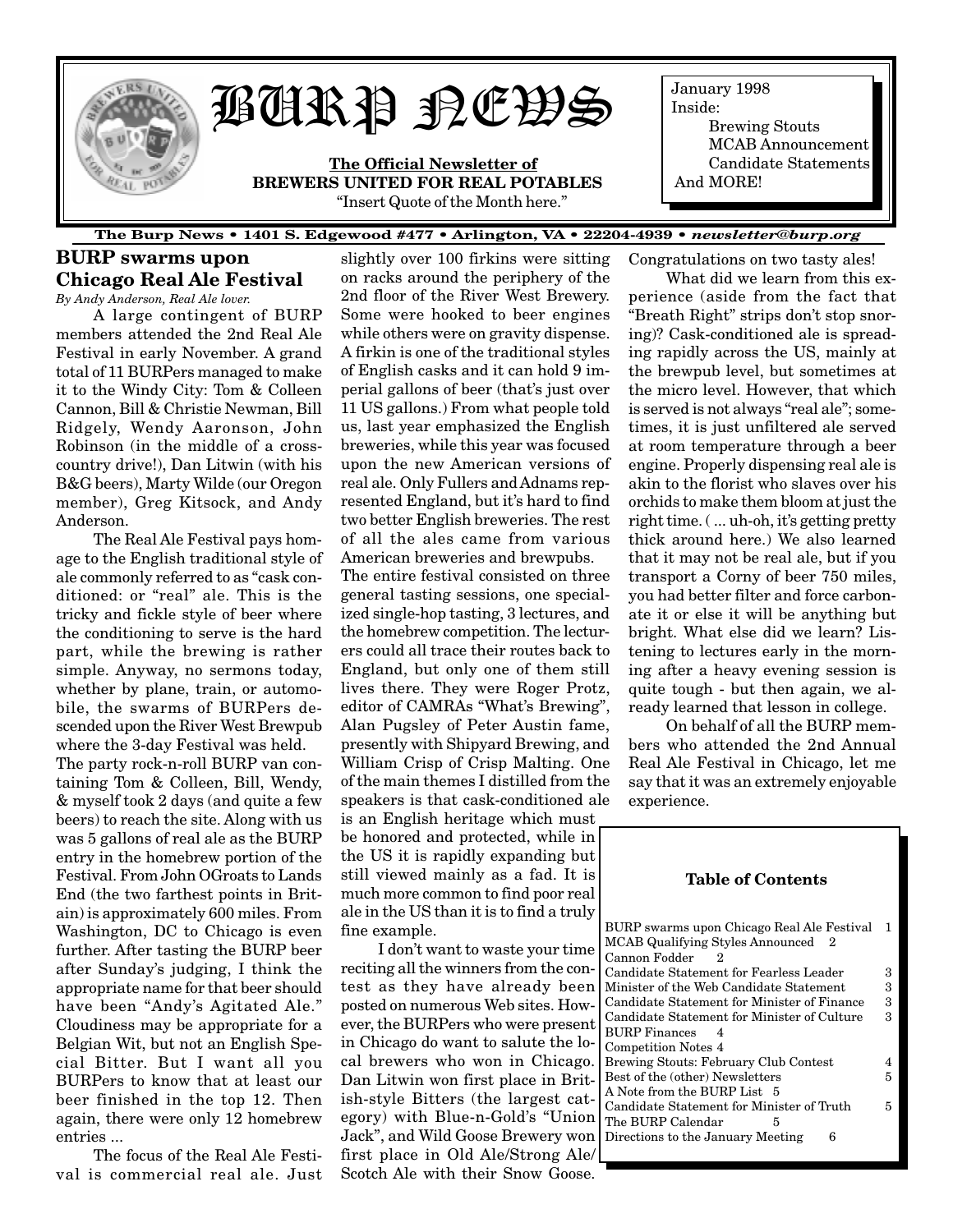## <span id="page-1-0"></span>**MCAB Qualifying Styles Announced**

*By Louis Bonham, Houston Foam Rangers*

The Masters Championship of Amateur Brewing (MCAB) is pleased to announce the eighteen styles that will be featured at the first MCAB. These styles will be featured at each Qualifying Event, and first place winners in each Qualifying Style at each Qualifying Event will be invited to compete in that style at the MCAB.

In keeping with its stated purpose of having a small, high quality national competition, the MCAB Steering Committee has decided to go with one substyle from each of BJCP categories 1-18. The committee expects that the substyles will rotate year-to-year within each category.

The 1999 MCAB Qualifying Styles are:

1.Pre-Prohibition Lager (BJCP Category #1(d)). 2.Munich Helles (BJCP Category #2(e)).

3.American Wheat (BJCP Category  $#3(b)$ ).

4.Ordinary Bitter (BJCP Category  $\#4(a)$ ). 5. Scottish Export 80 (BJCP Category #5(c)) 6.American Pale Ale (BJCP Category #6(b)). 7.India Pale Ale (BJCP Category #7)

8.Dusseldorfer Altbier (BJCP Category #8(a)). 9.Oktoberfest/ Maerzen (BJCP Category  $#9(a)$ ). 10.American Brown (BJCP Category #10(d)). 11.Barleywine (BJCP Category  $#11(d)$ ).

12.Munich Dunkel (BJCP Category #12(a)). 13.Doppelbock (BJCP Category  $#13(c)$ ).

14.Robust Porter (BJCP Category  $#14(a)$ ). 15.Dry Stout (BJCP Category  $\#15(a)$ ).

16.Bavarian Weizen (BJCP Category #16(a)). 17.Tripel (BJCP Category #17(b)).

18.pLambic (BJCP Category #18(b)).

At present, the following competitions have formally accepted the MCAB's invitation:

> Boston Homebrew Competition Bidal Society Competition BURP Spirit of Free Beer BUZZ-Off Dixie Cup So, start your kettles! The first

## **Cannon Fodder**

year.

*By Tom Cannon, Lame Duck.*

Happy New Brew Year! Hope you all got some brewing done over the holidays, or are getting ready to start in the new year. We always kick off our brewing year in January with a batch of Stout to get ready for the competition in February (the one I really want to win every year). Last year we brewed

close to 150 gallons of beer and I'm hoping we can do at least as well this

1998 looks like a busy year for BURP. We are still working toward a pub crawl in early '98 and Wendy is getting ready to stage a BJCP exam this spring, which means get signed up for the exam preparation course. We are again, planning to begin planning a third Spirit of Belgium. If we can get some momentum up, we could actually see this happening in 1998. We already have a date and place for our sixth Spirit of Free Beer and we have meeting sites scheduled through August's MASHOUT. We hope to build upon the success of last years Real Ale Competition. There will be a chili competition, and a crab feast. The bottom line, of course, is that there is lots to do, which means we need lots of volunteers.

Most importantly, we will be holding our annual elections at the January meeting. Fortunately (for you) I'll be vacating the position of Fearless Leader, but I would like to say that it has been fun heading up this club for the past year. The meetings and beer have all been great, and the annual events have been top notch thanks to all the folks that have helped put them together. BURP has become one of the most active homebrew clubs in the country and I have enjoyed fearlessly leading you for the past year. Time for elections, though, and we have some outstanding candidates for offices this year. Once again, Bob Cooke will be running for Libeerian, Bill Ridgely will be running for Minister of Propaganda, Dan Brown will be running for Minster of Truth, Wendy Aaronson will be running for Minister of Education, and Lynn Ashley will be running for Minister of the Web. For soon to be vacant positions, we have Steve Marler running for Minister of Finance, Jay Adams running for Minister of Culture, and Mark Stevens running for Fearless Leader. Remember, elections are at the January Meeting at Blue and Gold, so remember to vote early and vote often!

So, this is it. Finally, the last edition of Cannon Fodder. Thanks for all the support over the past year. We've had some good times and some great beers. In the last twelve months I've drunk Bavarian Wheat beers in Milwaukee with Andy, British Bitters in Chicago will Bill and Wendy and Bill and Christie, experienced the AHA conference (with many beers) with a bunch of BURPers (Jay, Arlene, Bill, Christie, Mark, Andy, Pat, Janet, Keith, Jim, Linda, Alan, Scott, and John), and been to 35 breweries and brewpubs with my lovely First Lady, Colleen. In addition, I've had many beer drinking experiences with Dave and Becky, Brett, Steve and Theresa, Greg and Tina,and Dona and Woody. I'm looking forward to starting over again in '98. See you at Blue and Gold on the 18th and we'll start all over again. Cheers.

QE's will be the Boston Homebrew Competition (and, if they accept, the Kansas City Brew Meister's Competition) on February 20-21. A complete list of QE's and contact persons for each, calendar of MCAB events, list of Qualifying Styles and the text of the BJCP Style Guides for each will soon

be available at the MCAB website: http://hbd.org/mcab

Questions or comments regarding the MCAB can be directed to Louis K. Bonham at lkbonham@phoenix.net, or at 713.222.9944.

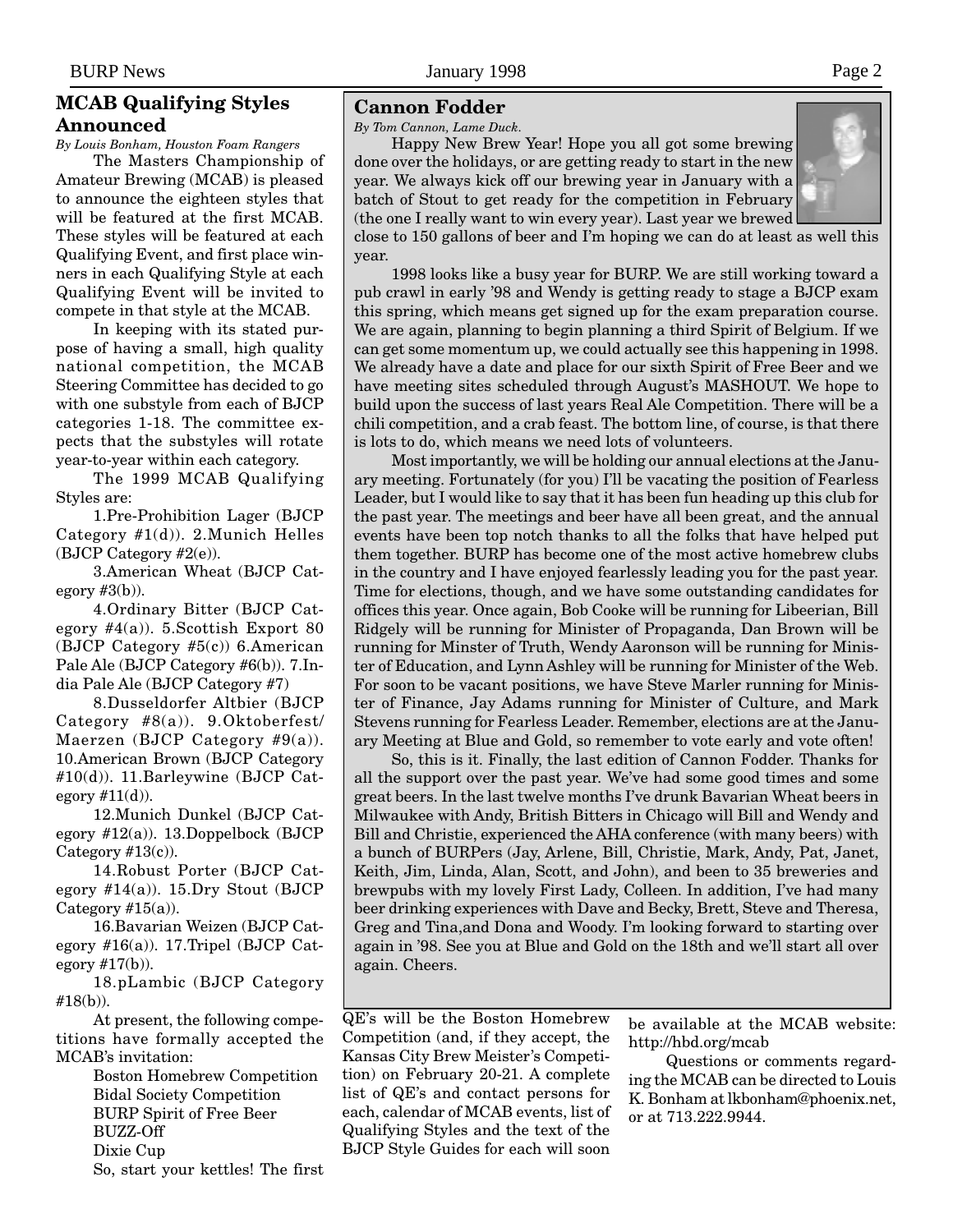## <span id="page-2-0"></span>**Candidate Statement for Fearless Leader**

*By Mark Stevens, Minister of Culture.*

I would like to throw my hat in the ring to run for Fearless Leader. If elected, I would follow a path similar to that which Tom Cannon has fearlessly led us along this past year: I would continue to emphasize homebrewing roots and continue to work at making BURPs events successful and fun. I would like to see Spirit of Belgium take off this year, to see some growth in Spirit of Free Beer, to see the BJCP judge training sessions take off, and to have a good time doing it all.

# **Minister of the Web Candidate Statement**

*By Lynn Ashley, BURP Minister of the Web.*

I would like to announce that I am a candidate for re-election as BURP's Minister of the Web. I am asking for you to elect me based on what I have accomplished in the past year and on the promise of future refinement and expansion of BURP's internet resources.

Since my election last February, I have expanded BURP's web site into a multi-page resource which provides information to thousands of internet visitors, from BURP members to interested brewers from around the world. Additionally I maintain @burp.org email alising for members who actively conduct club business and have recently created this internet mailing list for BURP members.

A partial list of the resources to be found on burp.org include:

• A complete and up-to-date calendar of local

brewing events,

• A comprehensive listing of contest winners both for

BURP Club Competitions and for open local competitions.

• Timely announcements of BURP events including all BURP meetings, the Sprit of Free Beer, the BURP Belgium Bicycle

Tour, MashOut, etc. • Photo reports of BURP meetings and other events.

• A comprehensive list of local homebrew suppliers.

## **Candidate Statement for Minister of Finance** *By Steve Marler, Hopeful Candidate* I WANT TO start small CLIMBING THE BURP POWER TREE. For Minister of Finance I ask your support; On January 18 I HOPE you will agree.

NEITHER Money Nor investments HAVE I; math and economics, YES, but not a business degree. But I CAN make deposits and SUPPLIES I CAN BUY, and take your money, AS WELL, interest free.

Beyond the prescribed duties, I have another reason for answering this call. I want to be more involved in BURP; to help make it the best home brew-club of all.

The January meeting is at Blue and Gold; come have lots beer and cast your vote. Seriously, consider all candidates, YOUNG AND OLD; and if you choose Marler I promise not to gloat.

- Beer style guidelines for BURP contests.
- Links to other brewing related web sites.
- Beer Humor.
- A list of the publications in the BURP Libeery.
- and much more!

The Future: More of the same

As in the past, primary attention will be given to the BURP Calendar of events. Also, high priority will always be given to listing the competition results of BURP winners.

As burp.org matures expect to see enhancements in the appearance and operation of the site. Refinements will result in a site with more visual appeal while still maintaining the small page size needed for fast download.

Expansion is planned for both existing and yet-to-be- created pages. Major attention will be given to updating and expanding the Links page.

Within the next year I would like to begin working with BURP members who excel in various technical brewing areas to develop pages on burp.org where they can publish their articles.

Thank you for your past support and please vote to re-elect me as BURP's Minister of the Web.

## **Candidate Statement for Minister of Culture**

*By Jay Adams, Minister in waiting.*

The Minister of Culture position will be of particular importance this year, because BURP will have two major competitions, Spirit of Free Beer and Spirit of Belgium. In addition, Spirit of Free Beer should be even more exciting in 1998, because it has been designated as one of the ten qualifying competitions for the Masters Championship of Amateur Brewing. The monthly club only competitions are also critical to the success of BURP, and I plan to continue them and add style or troubleshooting workshops prior to many of these competitions. I feel that I will have adequate time to devote to this position, as I have recently ended my lengthy tenure in Government service. I also plan to work closely with Mark Stevens who has done an outstanding job in this position. I will rely heavily upon the volunteers who are responsible for the success of BURP as a homebrew club.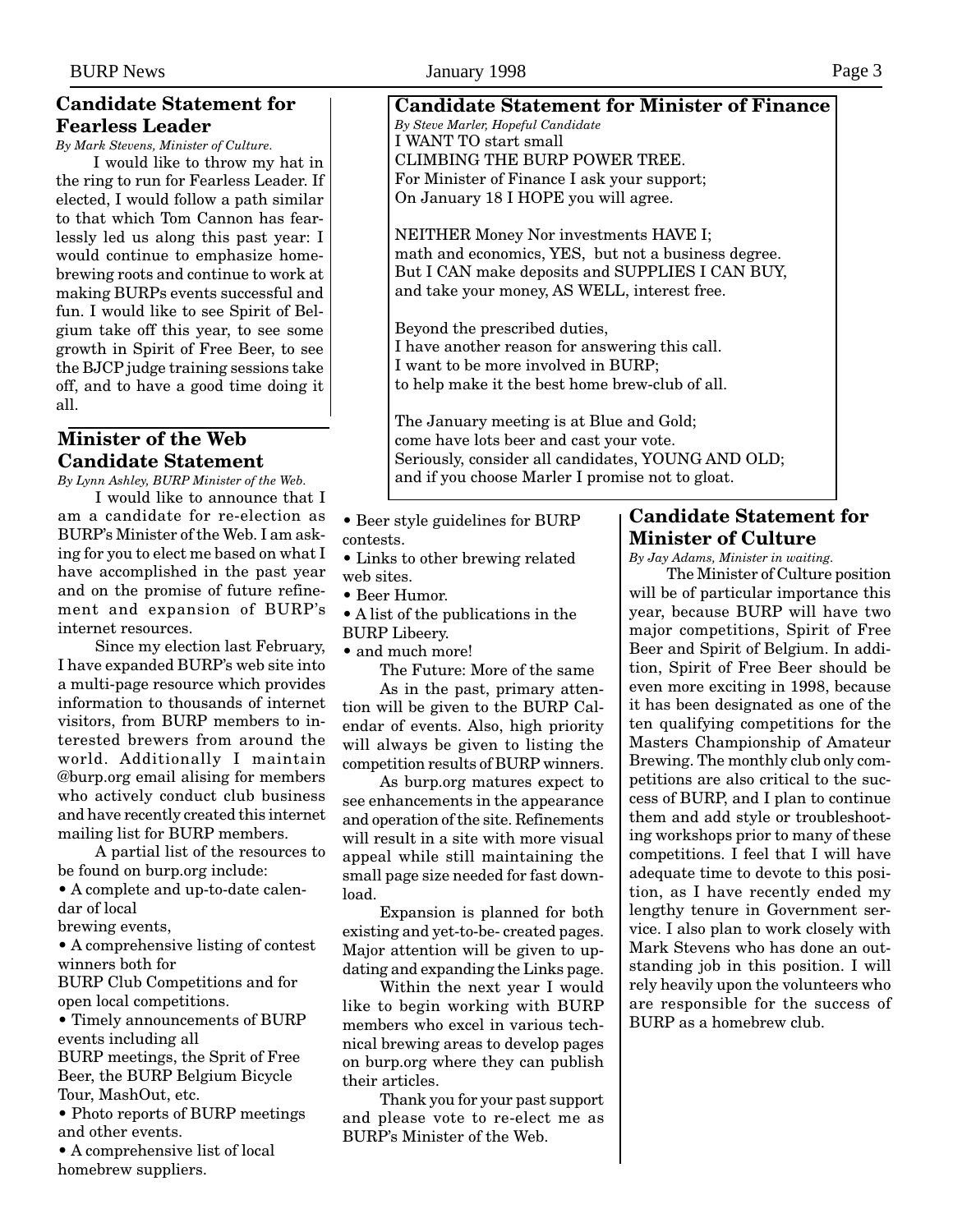## <span id="page-3-0"></span>**Competition Notes**

*By Mark Stevens, Minister of Culture*

The January club contest will be pale ales, so get your entries to me early at the meeting. Also, if you want to judge, see me early. The winner of this contest is eligible to go on to the AHA Hail to Ale club-only competition. Acceptable styles are English-style ale, American-style ale, American amber ale, or American wheat.

The February club contest style will be stout, so get them fermenters cranking! Style notes are elsewhere in this issue. Once a new Minister of Culture is elected, the contest schedule for the rest of the year can be set, but you should expect a pilsner contest in April or May.

Elsewhere in the region, War of the Worts is January 17 in Lahaska PA. Info is available from Alan Folsom, folsom@ix.netcom.com

#### **BURP Finances**

*By Doug Kruth, Lame Duck.* BURP Cash Flow Report 12/1/97 Through 1/7/98

|                       | 12/1/97- |
|-----------------------|----------|
| Category              | 1/7/98   |
| Inflows               |          |
| Mashout '97           | 14.00    |
| Interest Earned       | 4.23     |
| Membership +          | 285.00   |
| Promo +               | 17.00    |
| Total Inflows         | 320.23   |
| <b>Outflows</b>       |          |
| Membership -:         |          |
| Gifts                 | 73.19    |
| Total Membership -    | 73.19    |
| Newsletter            | 268.36   |
| <b>Total Outflows</b> | 341.55   |
|                       |          |
| Overall Total         | $-21.32$ |
| <b>Balances</b>       | sssssss  |
| Checking              | 2805.82  |
| Savings               | 610.42   |
| Payable               | 9.03     |
| Receivable            | 39.00    |
|                       | :======  |
| <b>Net Worth</b>      | 3446.21  |

### **Brewing Stouts: February Club Contest**

*By Mark Stevens, Minister of Culture*

Next month is time for the Dan McCoubrey Stout Contest—traditionally BURPs largest club contest of the year. The winner can also go on to compete in the AHA Stout Bout club-only competition.

Again, I havent seen the 1998 AHA club-only style guidelines, so I assume, based on last years guidelines, that the eligible styles for the Stout Bout will not include oatmeal stouts or russian imperial stouts, although these styles are certainly eligible for the BURP contest, so bring em on!

You can enter your stout in any of five subcategories: Irish-style dry stout, foreign stout, English-style sweet stout, oatmeal stout, or Russian imperial stout. Here are the basic style profiles used in the AHA guidelines: Irish-style dry stout: OG 1038-1048, 30-40 IBUs. Foreign stout: OG 1052- 1072, 30-60 IBUs. Sweet stout: OG 1045-1056, 15-25 IBUs.

Oatmeal stout: OG 1038-1056, 20-40 IBUs. Imperial stout: OG 1075- 1090, 50-80 IBUs.

Notice that while stout is often thought of as a big beer, the Irish style dry stouts are often quite low in starting gravity and in alcohol. It is still, however, a full-flavored beer. The Irish style dry stouts have a sharp, dry, bitterness from roasted barley. This dryness is often likened to the flavor of roast coffee. While hopping levels are fairly high, the hops are generally used primarily in the boil. Aroma and finishing additions are probably not a good idea. Think Guinness.

Foreign stout is basically a big version of Irish-style dry stout with higher gravities and higher hopping rates.

Sweet English-style stouts are really not very big beers either, although the residual sweetness might lead you to believe otherwise. Some brewers achieve this sweet flavor by adding lactose, giving rise to the labels Milk Stout or Cream Stout. Think Mackeson.

Oatmeal stouts are known for their smooth creamy mouthfeel. They are sweet stouts and are typically made with about 5% oats in the mash—more than that will be difficult to work with given the tendency of oats to cause stuck mashes. Oatmeal stouts should be lightly hopped—no more than 25 IBUs. Their flavor profile should be one of complex maltiness, with some caramel and perhaps some nuttiness. Chocolate tones are acceptable.

Imperial stouts are big beers that straddle the line between stout and barleywine. They are malty and sweet with lots of chocolate, coffee, caramel, and other malt flavors. Although the AHA guidelines give a top end of 1090, many homebrewers can attest to the fact that these recipes can often top 1100. The beer may sometimes taste slightly burnt, or have other very complex flavors: sherry and raisin are a couple of descriptors that I often hear applied to this style. The hopping rates will need to be fairly high to balance the sweetness, often at levels of anywhere from 50 to 100 IBUs. Like barleywines, alcoholic character may be evident in these big beers, as will other yeast by-products, such as fruity esters.

Ray Daniels (in Designing Great Beers) claims that basic stout recipes are easy: for the Irish-style dry stout, use 90% pale malt, 10% roasted barley to a gravity of 1042, then 45 IBUs of hops at the start of the boil. Daniels does provide other details....while homebrewers use roasted barley in virtually every substyle of stout, its use is less ubiquitous in commercial recipes, which often use black or chocolate malt. For hops, English varieties like Goldings are obvious choices, although Daniels notes that in his analysis of NHC second round recipes, an awful lot of successful homebrewers deviate significantly, some even using Chinook!

#### **DO YOU WANT TO SEE YOUR NAME IN PRINT?**

Write for the BURP News! Authors, with or without talent needed immediately to pen informative and creative articles about Homebrewing! See Page 3 for details. You could be famous someday!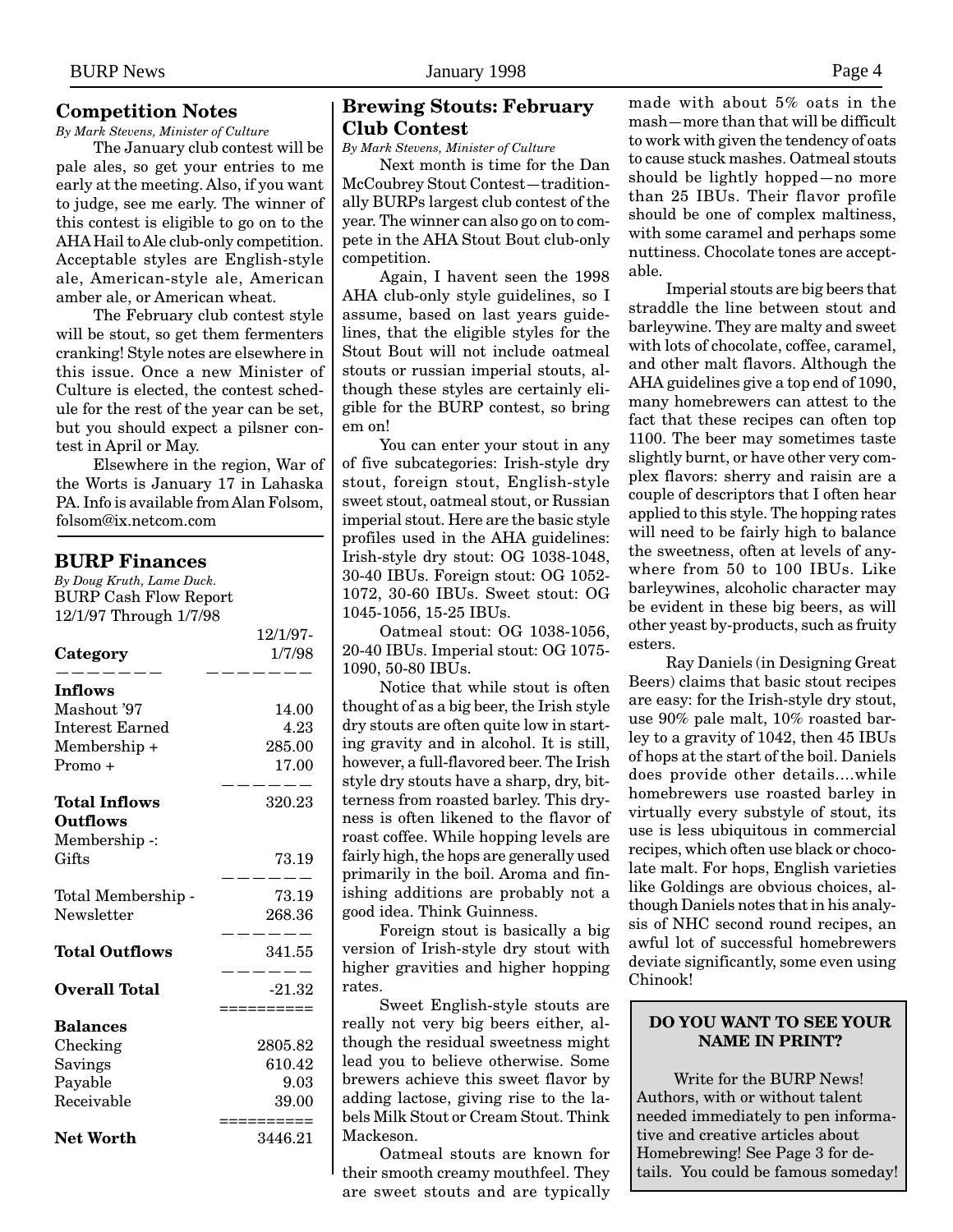## <span id="page-4-0"></span>**Best of the (other) Newsletters**

*By Bob Cooke, BURP Libeerian*

The Aleing Sailors Brew News (Annapolis, MD) describes an attempt to rescue a "Lambic-like" beer by adding a package of cherry Kool-Aid and calling it Kriek. The only assessment of this experiment (that was printed in the newsletter) was "interesting." The newsletter also carried the following essay on natural selection:

A herd of buffalo can only move as fast as the slowest buffalo, and when the herd is hunted, it is the slowest and weakest ones that are killed first. This natural selection is good for the herd as a whole-improving the overall speed and health by regular culling of the weakest members.

In much the same way, the human brain can operate only as fast as the slowest brain cells. As we all know, excessive intake of alcohol kills off brain cells, but naturally it attacks the slowest and weakest brain cells first. In this way, regular consumption of beer eliminates the weaker cells, constantly making the brain a faster and more efficient machine. [Please note that the BURP Libeerian has one very fast brain cell-oops, it just got culled too.]

The Homebrewers of Philadelphia and Suburbs (HOPS) featured a Greek theme at their December meeting. While togas were optional (does that imply hypothermia for those opting to forego the toga?), spinach-phyllo pie and moussaka were definitely present. The meeting announcement indicated possibilities for babaganoush, hummus, pitas, olives, feta, kasseri, pepperoncini, baklava or pastitsio.

In The Brewsletter Urquell, the Houston Foam Rangers brag of their success in recapturing the Dixie Cup championship this year, defeating challenges from the North Texas Homebrewers and the Central Florida Homebrewers. By way of some creative logic, however, the Foam Rangers claim to have always won the homebrew contest. Since Texas law limits the sharing of homebrew to private club events, the Rangers grant short-term membership to all attendees at the Dixie Cup competition. Consequently, all winners are members of the Foam Rangers.

The Arizona Society of Homebrewers (ASH) held an Octoberfest on October 25 at the Tempe Kiwanis Park. In apparent homage to state and local laws, the Octoberfest was a "free, private, members only party." Friends, family, and loved ones were allowed to purchase prorated memberships for \$5 each after the September meeting, but membership payment could not be accepted at the Octoberfest.

 ASH also provides us with the following bits of philosophy:

Always do sober what you said you'd do drunk. That will teach you to keep your mouth shut. —Ernest Hemmingway

He was a wise man who invented beer. -Plato

Beer is proof that God loves us and wants us to be happy. -Ben Franklin

Not all chemicals are bad. Without chemicals such as hydrogen and oxygen, for example, there would be no way to make water, a vital ingredient in beer. -Dave Barry

Our customers enter optimistically and leave misty optically. -Sign on a bar

The man who called it 'near beer' was a bad judge of distance. - Philander Johnson/Luke McLuke, Cincinnati Enquirer

Social reformer Lady Astor ended a lengthy temperance speech: 'I would rather commit adultery than drink a glass of beer.' A voice from the crowd bellowed back: 'Who wouldn't?'

My grandmother is over eighty and still doesn't need glasses. Drinks right out of the bottle. -Henny Youngman

# **A Note from the BURP List**

*By Bill Ridgley, Minister of Membeership* I received a note the other day from BURPer (and fellow bicyclist) Bill Shirley who recently moved to Texas. He'd love to hear from BURP members interested in the Texas beer scene. He can be reached by e-mail to bshirley@shirl.com or snailmail to 725 East 8 1/2 Street, Houston, TX 77007. His phone number is 713-861-3153.

#### **The BURP Calendar**

*By Lynn Ashley, Minister of the Web* **January 1998**

# Sat, 17th War of the Worts Homebrew Competition, Al Folsom, Lahaska (Bucks County) Pa. \* Sun, 18th Noon, BURP Meeting, ELECTIONS & Pale Ale Competition, Arlington.

- Sat, 31st Last Chance Saloon Beer Tasting / Meet the Brewer , Columbia, MD, \$25.

#### **February 1998**

\* ???, ??th BURP Meeting (Stout), Oxon Hill, Maryland \*\* Date TDB \*\* - Mon, 23th 18:00 (6pm), Scotch Whisky Seminar, Grand Hyatt, DC, \$20, John Hansell, 800 610 MALT. March 1998

\* Sat, 07th BURP Meeting, Clifton, Virginia.

# Sat, 28th Trash VIII Homebrew Competition,, Pittsburgh, Penn, beerevents@ralph.pair.com. [ Ed. Note: This calendar is maintained electronically at http:// www.burp.org/calendar.htm ]

## **Candidate Statement for Minister of Truth**

*By Dan Brown, Minister of Truth.*

Against whats probably my better judgement, I offer my name as a candidate for the BURP Minister of Truth for 1998. I've enjoyed the challenge and the results this past year. My life is hectic and, while we've had more than one month (this one included) where the newsletter is being sent at the last minute, I haven't yet failed to get things done before the monthly meeting. I'm sure that my life isn't going to get any less busy, especially since I've recently become engaged to Cynthia Bernard, and she and I will soon be moving into a new residence together.

I would like to propose that, if there's anyone at all interested in assisting me, and or learning about doing the newsletter, perhaps with an eye towards taking over next year, they speak up, and run, either for the office itself, or as a co-officer. I'll be more than happy to pass the quill pen and printing press.